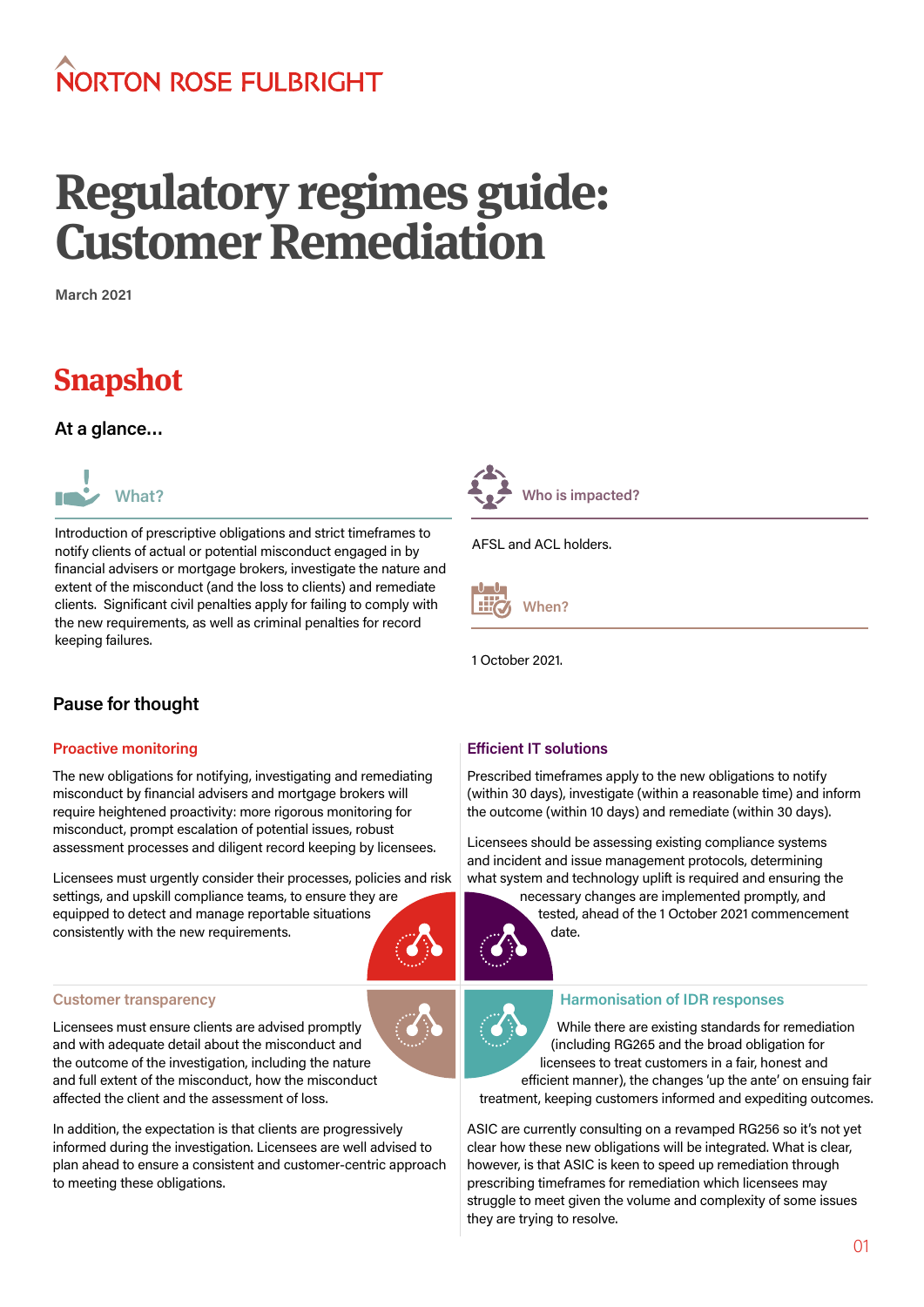### **Customer Remediation: What's new?**

#### **Overview**

The Financial Sector Reform (Hayne Royal Commission Response) Act 2020 implements Recommendations 1.6 and 2.9 of the Hayne Royal Commission, with the enactment of prescriptive obligations and strict timeframes for AFSL and ACL holders to notify clients of misconduct by financial advisers and mortgage brokers, investigate the nature and full extent of the misconduct (and loss to clients) and remediate clients. Significant civil penalties apply for failing to comply with the new requirements, together with criminal penalties for record keeping breaches.

Significantly, the legislation introduces for the first time specific standards for remediation on ACL holders in respect of misconduct by mortgage brokers. For AFSL holders, existing RG 265 provides guidance on remediation, building on the expectations under licensees' general obligations to ensure clients impacted by misconduct are remediated in a fair, honest and efficient manner (and returned to the equivalent position had the misconduct not occurred). The new obligations (under new provisions in section 912 of the Corporations Act and in the Credit Act) are to operate concurrently with existing guidance although RG256 is currently under consultation with significant changes expected later in the year.

#### **Details**



#### **Timeframes**

Under the new requirements, when a licensee detects misconduct it is required to notify potentially affected clients (within 30 days), and then investigate the nature and full extent of the conduct (within a reasonable time).

Once the investigation is complete, the licensee is required to inform the affected clients of the outcome (within 10 days) and remediate for the loss (within 30 days). The objective of the new regime is to ensure licensees more promptly uncover the extent of the impact of misconduct and more proactively provide a remedy to clients affected by the misconduct, without requiring a court process.

#### **Penalties**

The penalties for failure to comply with the new requirements to notify, investigate or remediate mirror the significant penalties under the new breach reporting regime and for breaches of general obligations (civil penalties: 5,000 penalty units (individual) 50,000 penalty units, 3 times the benefit derived or 10% of annual turnover to a maximum of 2.5 million penalty units (corporation)). Licensees are also required to keep adequate records to demonstrate compliance with the requirements, with penalties applying for failure to do so (criminal penalty: 5 years imprisonment).



#### **Triggers**

The trigger for the obligations is a 'reportable situation,' which is a significant breach of a core obligation, gross negligence, serious fraud or another designated reportable situation. The definitions of the key terms are consistent with corresponding terms under ASIC's new breach reporting regime (which is also covered in this update).

For the obligations to arise, the licensee need only have reasonable grounds to believe a reportable situation has occurred and a reasonable basis to suspect a person may suffer loss or damage from the reportable situation (not necessarily from the specific advice provided) and that person has a right to recover for the loss. Importantly, even if the right is statute barred, a person may be considered to have a legally enforceable right to recover by virtue of having remedies through AFCA or an IDR process. Prompt notification allows clients the opportunity to attempt to mitigate loss.

#### **Scope**

For financial advisers, the obligations arise in respect of 'personal advice' provided to a 'retail client' in relation to a 'relevant financial product.' For mortgage brokers, the obligations arise in respect of 'credit assistance' to consumers relating to a 'credit contract' secured by a residential mortgage.